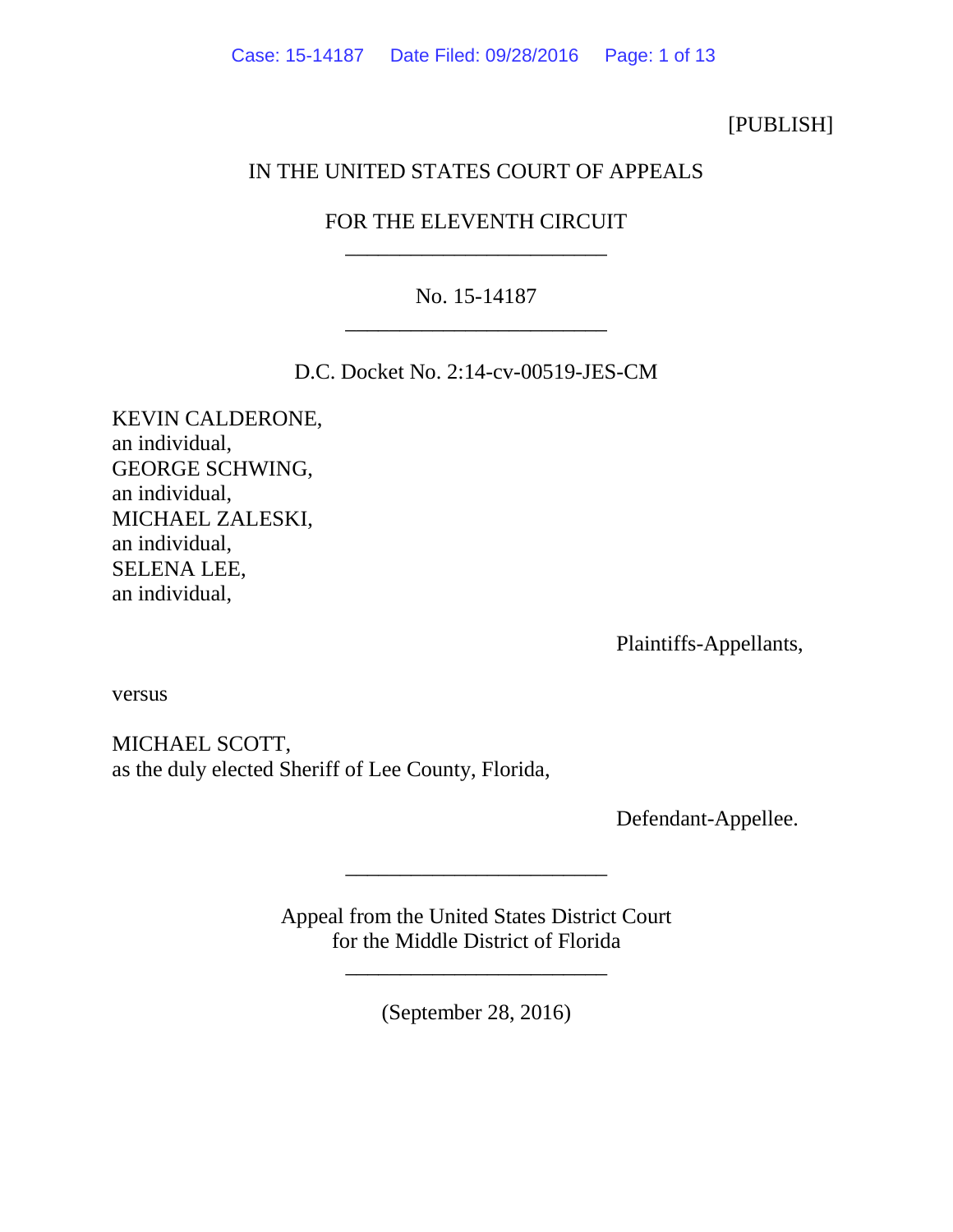Before MARTIN and JORDAN, Circuit Judges, and COOGLER,<sup>\*</sup> District Judge. MARTIN, Circuit Judge:

This interlocutory appeal asks whether employees may maintain a collective action against their employer under § 216(b) of the Fair Labor Standards Act of 1938 ("FLSA"), 29 U.S.C. § 201 et seq., at the same time as a class action brought based on state law and pursuant to [Federal Rule of Civil Procedure 23\(b\)\(3\).](https://1.next.westlaw.com/Link/Document/FullText?findType=L&pubNum=1000600&cite=USFRCPR23&originatingDoc=I1cb16478232311e088699d6fd571daba&refType=RB&originationContext=document&transitionType=DocumentItem&contextData=(sc.History*oc.UserEnteredCitation)%23co_pp_d801000002763) The FLSA's § 216(b) requires plaintiffs to "opt in" to be considered class members. In contrast, a Rule 23(b)(3) class action requires plaintiffs to "opt out" if they do not wish to be bound by the court's judgment. The District Court found that, under [LaChapelle v. Owens-Illinois, Inc.,](https://1.next.westlaw.com/Link/Document/FullText?findType=Y&serNum=1975110251&pubNum=0000350&originatingDoc=I5b84d1152f3911e590d4edf60ce7d742&refType=RP&fi=co_pp_sp_350_289&originationContext=document&transitionType=DocumentItem&contextData=(sc.Keycite)%23co_pp_sp_350_289) 513 F.2d 286, 289 (5th Cir. 1975) (per curiam), $<sup>1</sup>$  $<sup>1</sup>$  $<sup>1</sup>$  these two types of actions are "mutually exclusive and irreconcilable."</sup>

We reverse because we conclude that an FLSA collective action and a Rule 23(b)(3) state-law class action may be maintained in the same proceeding. We join the D.C., Second, Third, Seventh, and Ninth Circuits in so holding. See Busk v. Integrity Staffing Sols., Inc., 713 F.3d 525, 528–30 (9th Cir. 2013), rev'd on other grounds, Integrity Staffing Sols., Inc. v. Busk, 574 U.S. \_\_, 135 S. Ct. 513 (2014); Knepper v. Rite Aid Corp., 675 F.3d 249, 259–62 (3d Cir. 2012); Shahriar v. Smith

<span id="page-1-0"></span><sup>∗</sup> Honorable L. Scott Coogler, United States District Judge for the Northern District of Alabama, sitting by designation.

<span id="page-1-1"></span> $1$  Decisions of the former Fifth Circuit issued prior to October 1, 1981 are binding precedent on this Court. See Bonner v. City of Prichard, 661 F.2d 1206, 1207 (11th Cir. 1981) (en banc).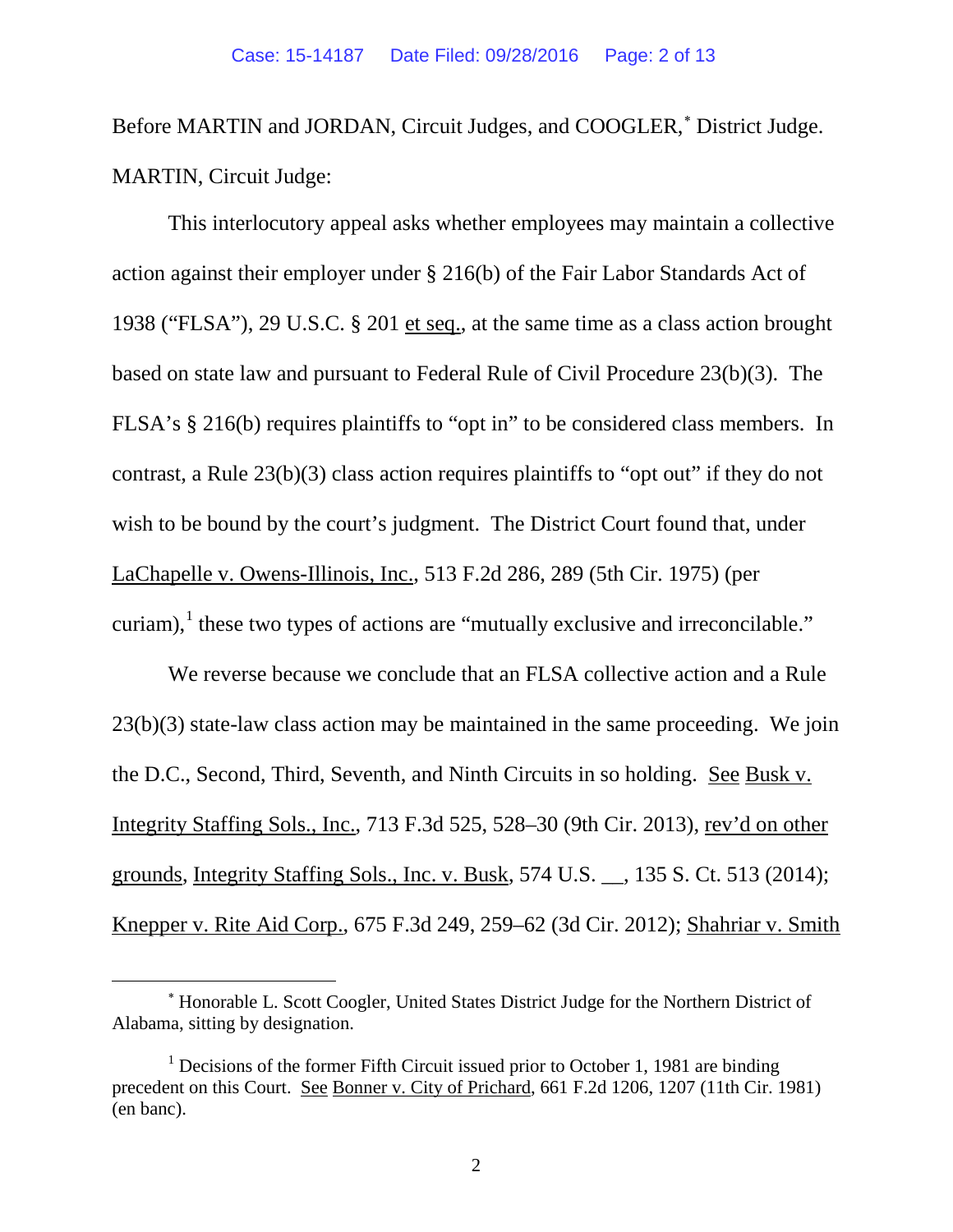& Wollensky Rest. Grp., Inc., 659 F.3d 234, 247–49 (2d Cir. 2011); Ervin v. OS Rest. Servs., Inc., 632 F.3d 971, 973–74 (7th Cir. 2011); Lindsay v. Gov't Emps. Ins. Co., 448 F.3d 416, 424 (D.C. Cir. 2006).

I.

Named plaintiffs Kevin Calderone, George Schwing, Michael Zaleski, and Selena Lee ("employees") sued, bringing minimum wage and overtime claims against Michael Scott in his official capacity as the Sheriff of Lee County, Florida. They brought their claims under the FLSA as well as the Florida Minimum Wage Act ("FMWA"), Fla. Stat. § 448.110.<sup>[2](#page-2-0)</sup> On behalf of themselves and others similarly situated, the employees say they performed off-the-clock work for which they were not paid. The District Court granted conditional certification under § 216(b) for the employees' FLSA claims,<sup>[3](#page-2-1)</sup> but denied conditional Rule 23(b)(3) certification for their FMWA claims. The employees timely asked for permission to appeal under Rule 23(f), and this Court allowed the appeal.

<span id="page-2-0"></span> $2^2$  The employees argue that the District Court has jurisdiction over their FMWA claims under 28 U.S.C. § 1367(a), which gives district courts "supplemental jurisdiction over all  $\lceil \rceil$ claims that are so related to claims in the action within such original jurisdiction that they form part of the same case or controversy under Article III of the United States Constitution."

<span id="page-2-1"></span><sup>&</sup>lt;sup>3</sup> After the collective FLSA action was certified, the District Court approved a notice advising putative class members of the claims, and sixty-four more plaintiffs opted in. Including the named plaintiffs, the conditionally certified FLSA collective action now totals sixty-eight members.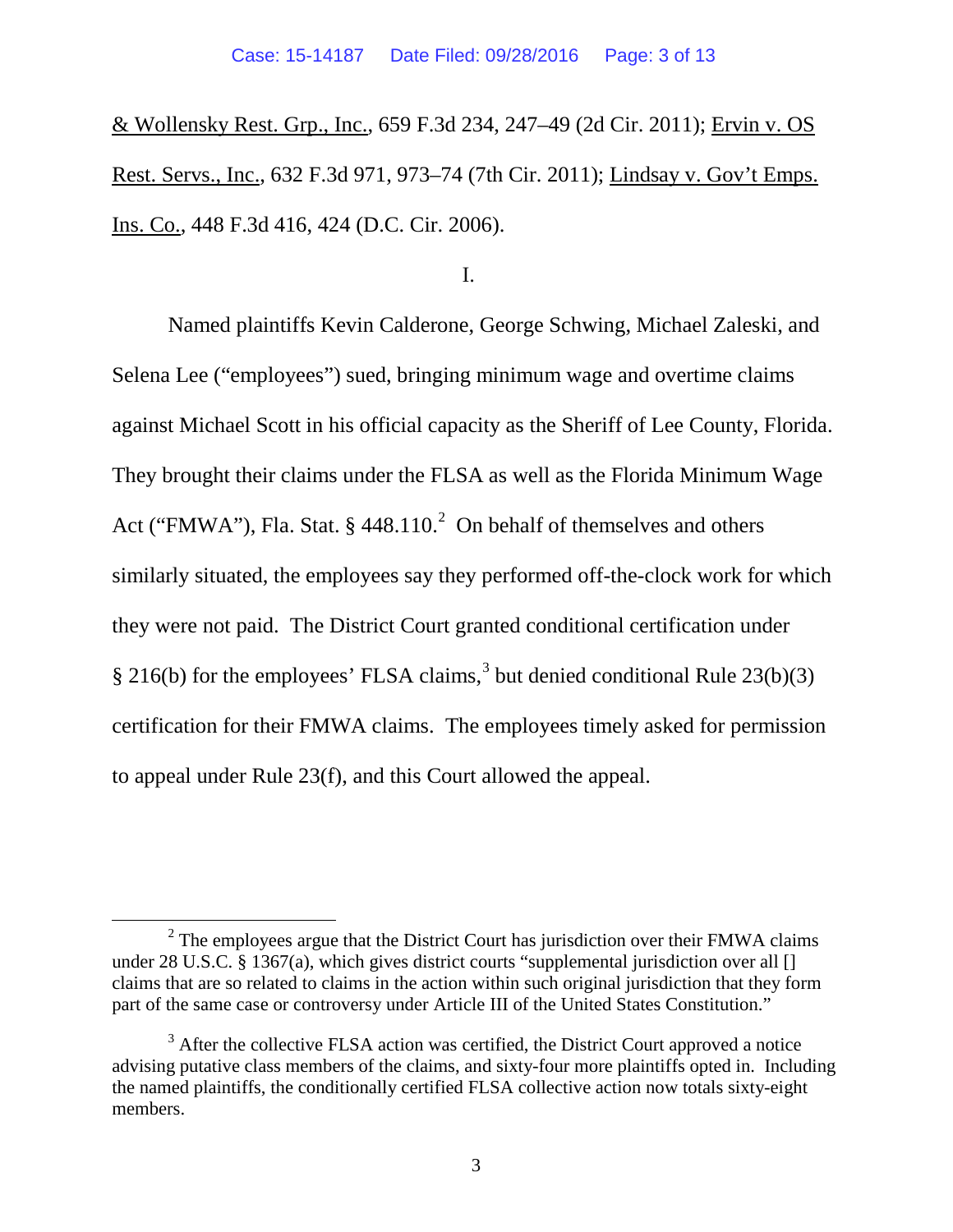II.

We review for abuse of discretion a district court's denial of class certification. Little v. T-Mobile USA, Inc., 691 F.3d 1302, 1305 (11th Cir. 2012). "A district court abuses its discretion if it applies an incorrect legal standard, follows improper procedures in ruling on class certification, makes clearly erroneous factfindings, or applies the law in an unreasonable or incorrect manner." Id. at 1305–06 (quotations omitted).

Section 216(b) of the FLSA and Rule 23(b)(3) are animated by similar concerns about the efficient resolution of common claims. Like a Rule 23(b)(3) class action, a collective action under § 216(b) gives "plaintiffs the advantage of lower individual costs to vindicate rights by the pooling of resources" and allows for "efficient resolution in one proceeding of common issues of law and fact arising from the same alleged [unlawful] activity." Hoffmann-La Roche, Inc. v. Sperling, 493 U.S. 165, 170, 110 S. Ct. 482, 486 (1989). But what worried the District Court was the fact that the procedural rules governing these two types of actions are distinct. In an FLSA collective action, an employee must consent in writing in order to be considered a party to the action. See [29 U.S.C. § 216\(b\)](https://1.next.westlaw.com/Link/Document/FullText?findType=L&pubNum=1000546&cite=29USCAS216&originatingDoc=I5b84d1152f3911e590d4edf60ce7d742&refType=RB&originationContext=document&transitionType=DocumentItem&contextData=(sc.Keycite)%23co_pp_a83b000018c76) ("No employee shall be a party plaintiff to [an FLSA collective action] unless he gives his consent in writing to become such a party and such consent is filed in the court in which such action is brought."). Said another way, an FLSA collective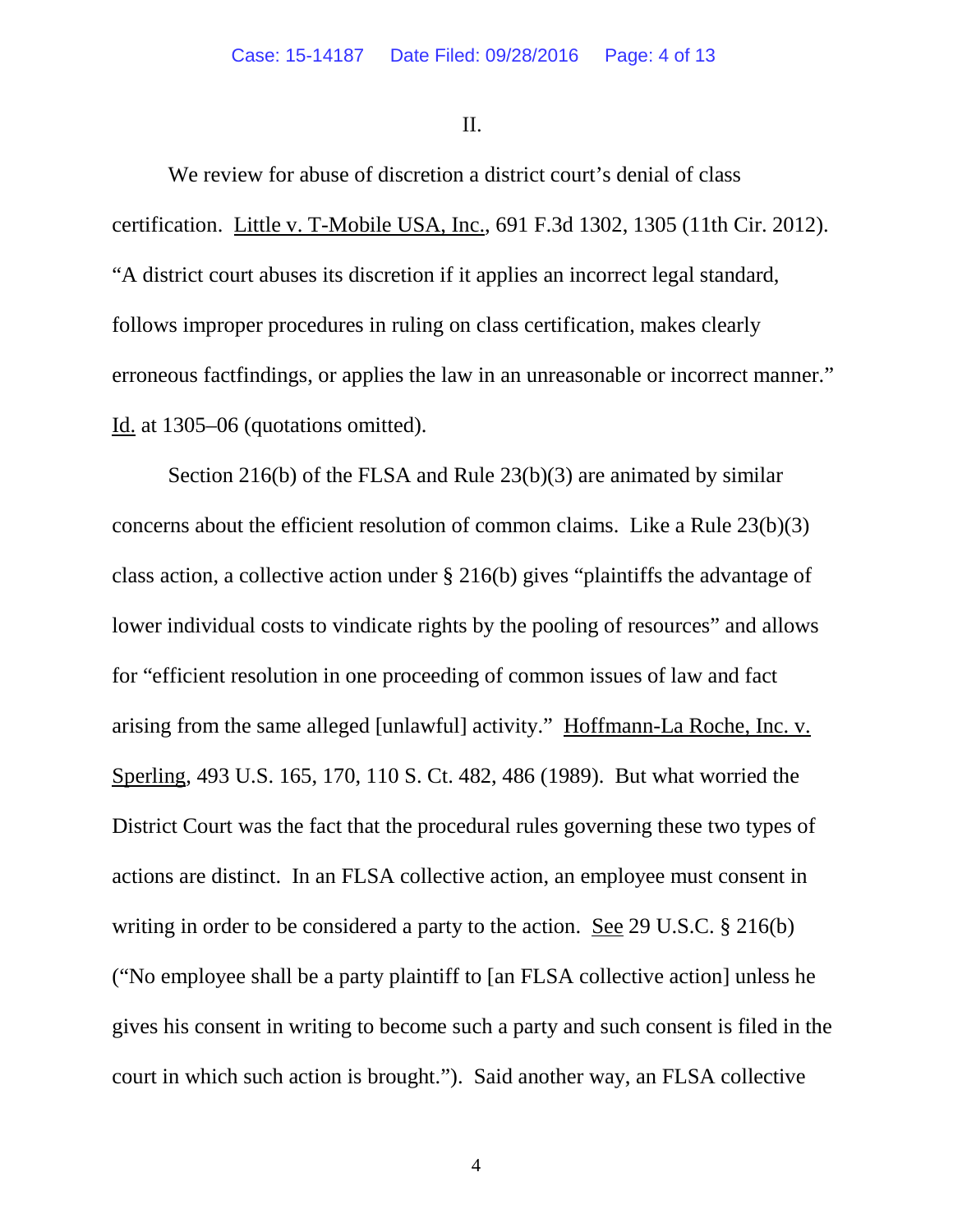#### Case: 15-14187 Date Filed: 09/28/2016 Page: 5 of 13

action is "opt-in." To maintain an opt-in collective action under § 216(b), plaintiffs must demonstrate that they are "similarly situated." Id. At the certification stage, this requirement is "not particularly stringent": opt-in plaintiffs "need show only that their positions are similar, not identical, to the positions held by the putative class members." [Hipp v. Liberty Nat'l Life Ins.](https://1.next.westlaw.com/Link/Document/FullText?findType=Y&serNum=2001454024&pubNum=0000506&originatingDoc=I5b84d1152f3911e590d4edf60ce7d742&refType=RP&fi=co_pp_sp_506_1217&originationContext=document&transitionType=DocumentItem&contextData=(sc.Keycite)%23co_pp_sp_506_1217) Co., 252 F.3d [1208, 1214, 1217 \(11th Cir. 2001\)](https://1.next.westlaw.com/Link/Document/FullText?findType=Y&serNum=2001454024&pubNum=0000506&originatingDoc=I5b84d1152f3911e590d4edf60ce7d742&refType=RP&fi=co_pp_sp_506_1217&originationContext=document&transitionType=DocumentItem&contextData=(sc.Keycite)%23co_pp_sp_506_1217) (per curiam) (quotation omitted).

The certification requirements for a Rule 23 class action are more demanding. "[T]he putative class must meet each of the requirements specified in Federal Rule of Civil Procedure 23(a), as well as at least one of the requirements set forth in Rule 23(b)." Vega v. T-Mobile USA, Inc., 564 F.3d 1256, 1265 (11th Cir. 2009) (quotation omitted). Rule 23(a) requires every putative class to satisfy the prerequisites of numerosity, commonality, typicality, and adequacy of representation. See [Fed. R. Civ. P. 23\(a\).](https://1.next.westlaw.com/Link/Document/FullText?findType=L&pubNum=1004365&cite=USFRCPR23&originatingDoc=I1bc3a507236111deb6a3a099756c05b7&refType=LQ&originationContext=document&transitionType=DocumentItem&contextData=(sc.Search)) Here, the employees sought certification under Rule 23(b)(3), "which additionally requires findings: (1) that common questions of law or fact predominate over questions affecting only individual class members ('predominance'); and (2) that a class action is superior to other available methods for adjudicating the controversy ('superiority')." Vega, 564 F.3d at 1265; see also Fed. R. Civ. P. 23(b)(3).

In a Rule 23(b)(3) class action, all qualifying class members become members unless they opt out of the action. <u>See</u> Rule  $23(c)(2)(B)(v)$  (explaining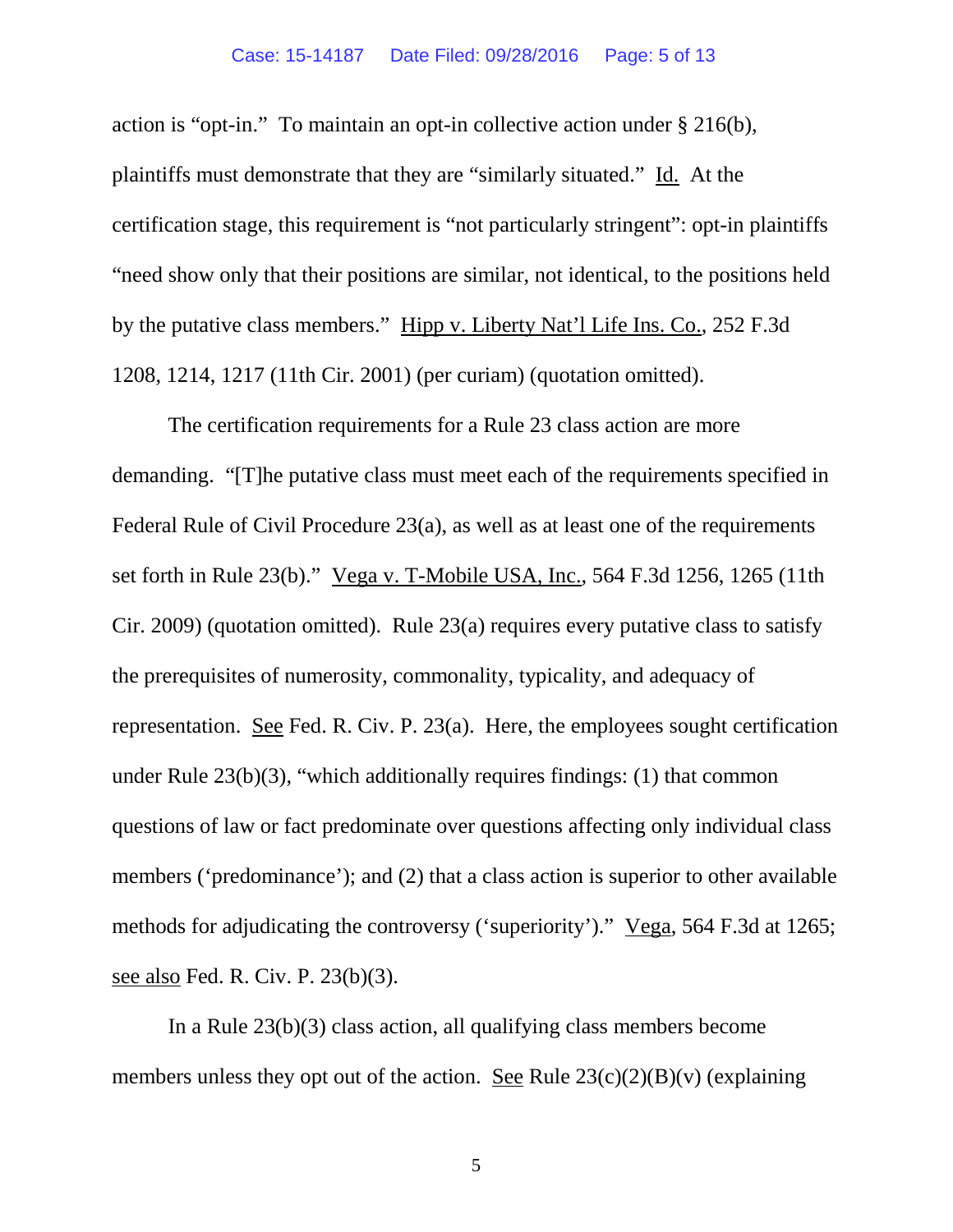that "the court will exclude from the class any member who requests exclusion"). Class members "are bound by the judgment, whether favorable or unfavorable, unless they affirmatively 'opt out' of the suit." Cameron-Grant v. Maxim Healthcare Servs., Inc., 347 F.3d 1240, 1248 (11th Cir. 2003) (per curiam). This "opt-out" requirement is what makes a Rule 23(b)(3) class action a "fundamentally different creature" than a  $\S 216(b)$  collective action, which depends for its "existence  $\dots$  on the active participation of [class members]." Id. at 1249.

III.

### $A<sub>1</sub>$

An FLSA collective action and a Rule 23(b)(3) class action may be fundamentally different creatures, but they are not "irreconcilable," as the District Court found. Our sister Circuits have ruled, and we agree, that the FLSA's plain text does not indicate that a collective action and a state-law class action cannot be maintained at the same time. See, e.g., Shahriar, 659 F.3d at 247 ("[W]e do not read the plain language of § 216(b) as . . . affecting a federal court's ability to obtain supplemental jurisdiction over state employment actions."); Ervin, 632 F.3d at 977 ("Nothing [in the text of § 216(b)] suggests that the FLSA is not amenable to state-law claims for related relief in the same federal proceeding."). In relevant part, § 216(b) provides that:

Any employer who violates the provisions of section 206 or section 207 of this title shall be liable to the employee or employees affected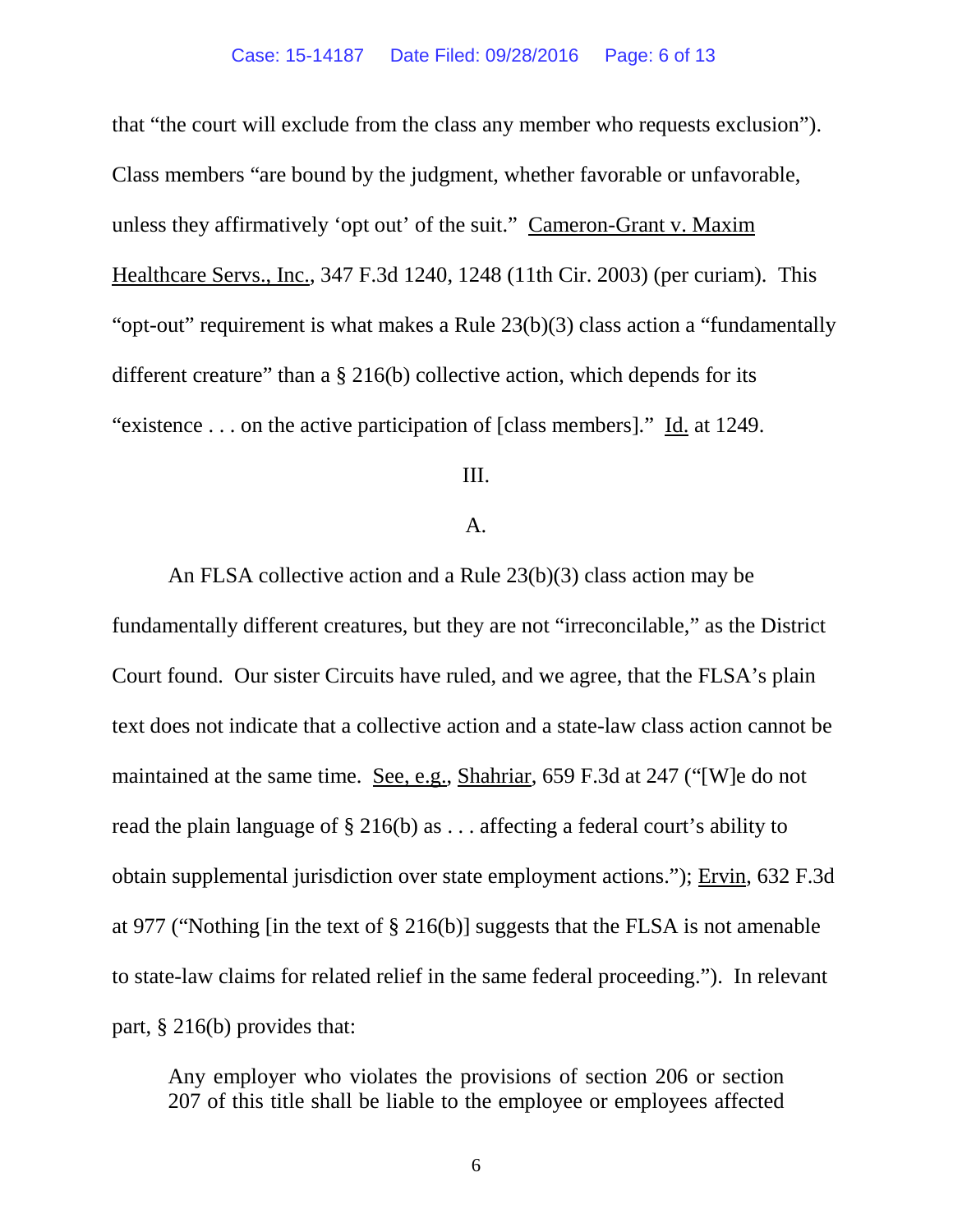in the amount of their unpaid minimum wages, or their unpaid overtime compensation . . . . An action to recover the liability prescribed in either of the preceding sentences may be maintained against any employer (including a public agency) in any Federal or State court of competent jurisdiction by any one or more employees for and in behalf of himself or themselves and other employees similarly situated.

29 U.S.C. § 216(b). This section explicitly authorizes employees to bring minimum wage, overtime, and anti-retaliation claims for themselves and people like them. At the same time, § 216(b) makes clear that a collective action cannot coexist with an action brought by the Secretary of Labor. See id. ("The right . . . to bring [a collective action] . . . shall terminate upon the filing of a complaint by the Secretary . . . in which a recovery is sought of unpaid minimum wages or unpaid overtime compensation under sections 206 and 207."). This provision in § 216(b) shows that Congress knew how to categorically separate an FLSA collective action from other types of actions. Even with that knowledge, Congress included nothing in the statute which would cause an FLSA collective action to preempt a Rule 23(b)(3) class action based on state law, or vice versa.

To the contrary, the FLSA has an express savings clause, which says: "No provision of this chapter . . . shall excuse noncompliance with any Federal or State law or municipal ordinance establishing [a higher minimum wage or a shorter maximum work week]." Id. § 218(a). The savings clause therefore establishes that the FLSA does not displace more protective state minimum wage and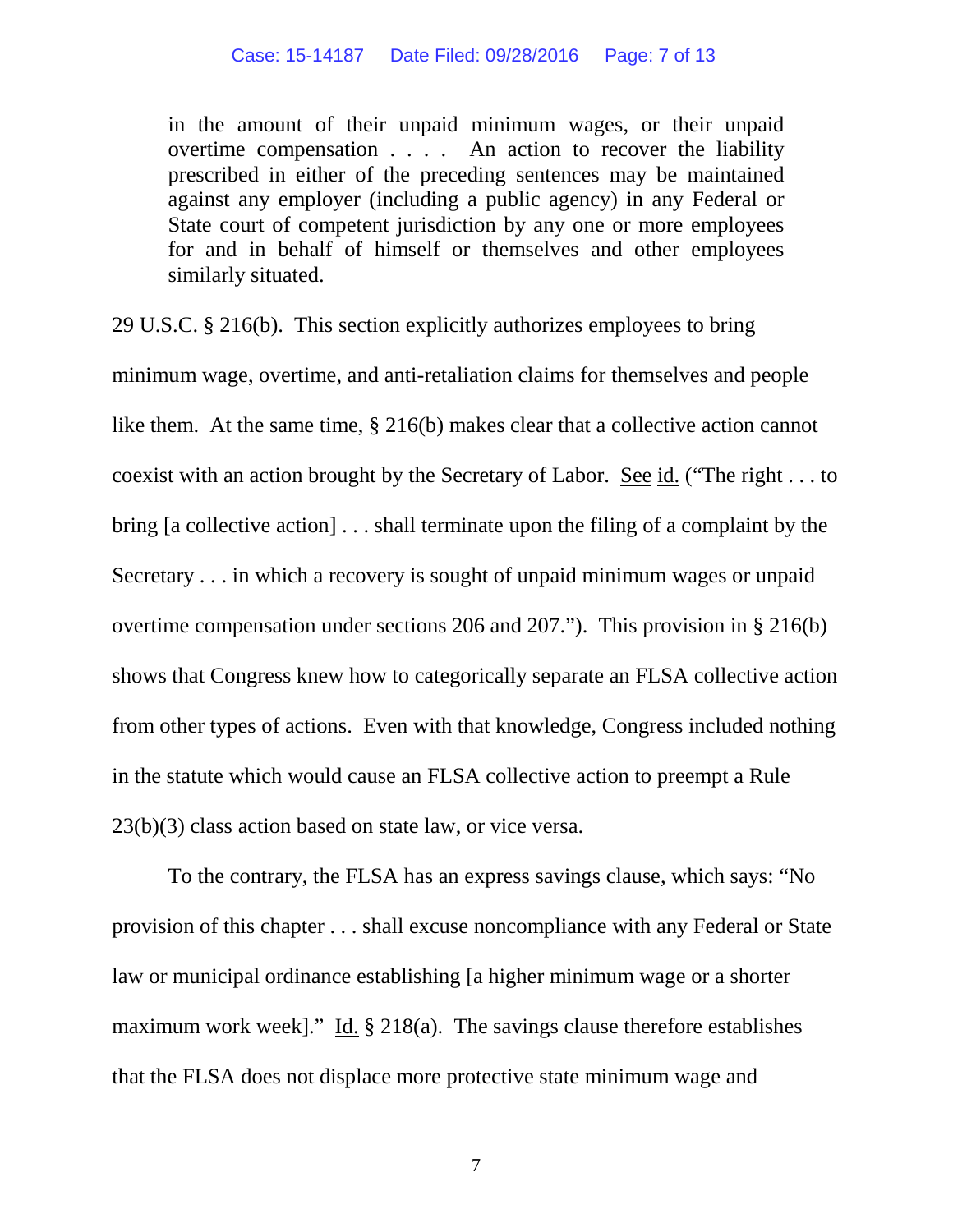overtime laws.<sup>[4](#page-7-0)</sup> If Congress had wanted to prevent state-law Rule  $23(b)(3)$  class actions from going forward together with FLSA collective actions, it would not have included a savings clause explicitly saying that the FLSA does not preempt state labor laws.

Even if we were to find the text of the FLSA ambiguous (which we don't), its legislative history reflects no congressional intent to disfavor state-law Rule  $23(b)(3)$  class actions. As the Third Circuit explained in Knepper, the opt-in requirement was added to § 216(b) by the Portal-to-Portal Act of 1947, Ch. 52, § 5(a), 61 Stat. 84, 87, in response to a huge number of FLSA suits being brought by unions. See 675 F.3d at 254–55 (describing the "thousands of [] FLSA suits seeking back pay for 'portal-to-portal' violations . . . [n]early all [] filed . . . by unions"). By forcing putative plaintiffs to affirmatively consent to participate, the opt-in requirement was meant to stave off "excessive litigation spawned by plaintiffs lacking a personal interest in the outcome." Hoffmann-La Roche, 493 U.S. at 173, 110 S. Ct. at 488; see also 93 Cong. Rec. 538, 2182 (1947) (remarks of Sen. Donnell) (noting that the opt-in provision prevents collective actions "not

<span id="page-7-0"></span><sup>&</sup>lt;sup>4</sup> The FMWA is precisely the type of state law the savings clause protects. While the FLSA has a two-year statute of limitations (three years for willful violations), the FMWA has a four-year statute of limitations (five years for willful violations). See Fla. Stat. § 95.11(2)(d),  $(3)(q)$ ; 29 U.S.C. § 255(a). Florida law also incorporates a significantly higher minimum wage than would be available under the federal statute. Compare Florida's Minimum Wage, Florida Department of Economic Opportunity (October 15, 2015), goo.gl/iLRkJT (setting Florida's minimum wage at \$8.05 per hour), with 29 U.S.C.  $\S$  206(a)(1)(C) (setting the federal minimum wage at \$7.25 per hour).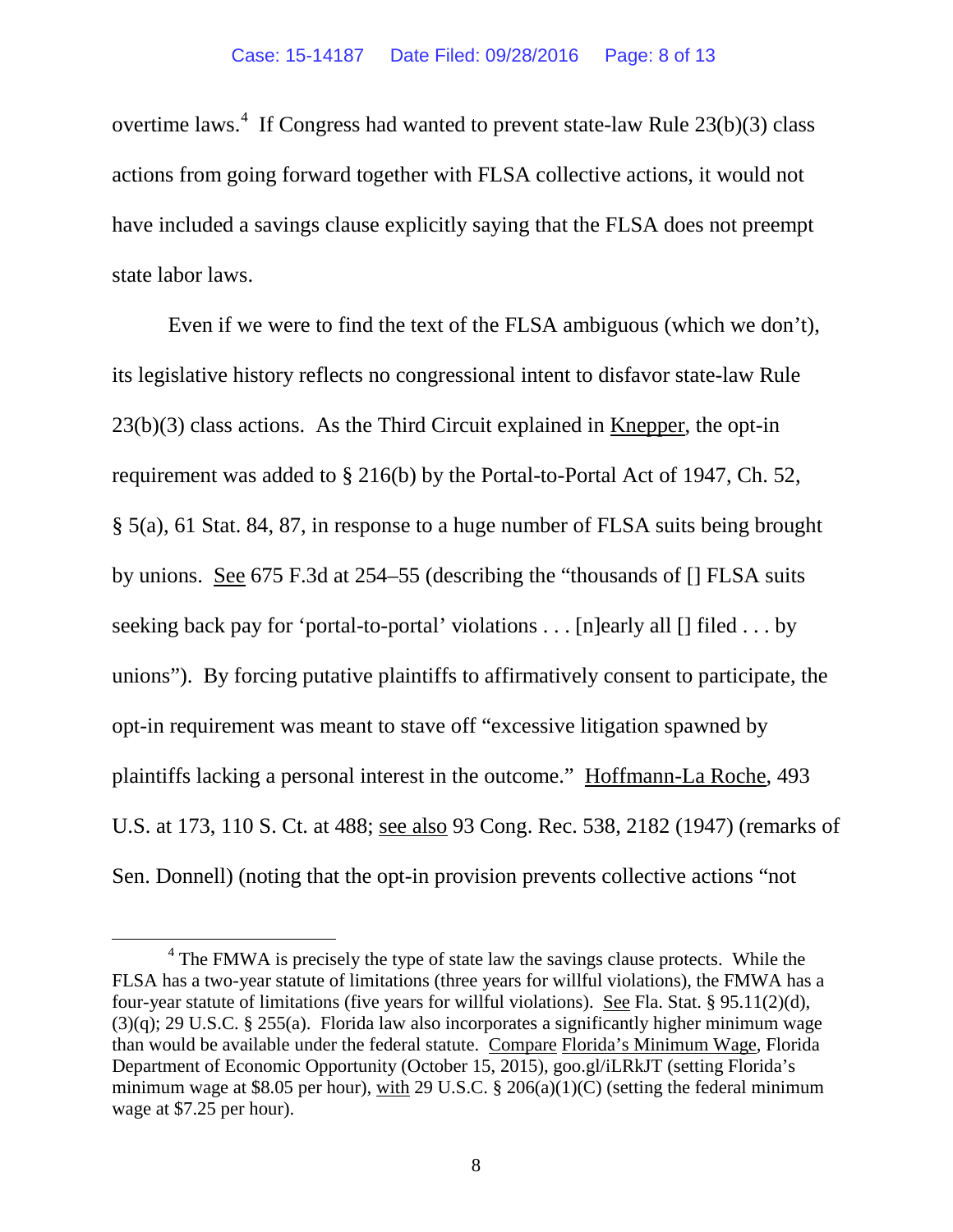brought in good faith, [] not brought by a party in interest, and [] not brought with the actual consent or agency of the individuals for whom an ostensible plaintiff filed the suit").

Wholly absent from the discussion of the Portal-to-Portal Act was any mention of opt-out class actions. This makes sense because the FLSA had never been interpreted to allow such suits. And the Rule 23(b)(3) class action requiring class members to affirmatively opt out was not even created until 1966. See Amchem Prods., Inc. v. Windsor, 521 U.S. 591, 614–15, 117 S. Ct. 2231, 2245 (1997) ("In the 1966 class-action amendments, Rule  $23(b)(3)$ ... was the most adventuresome innovation[,] . . . [allowing] class actions . . . designed to secure judgments binding all class members save those who affirmatively elected to be excluded." (quotation omitted)). When it created the opt-out class action, the Advisory Committee on Civil Rules made clear that the "present provisions of 29 U.S.C. § 216(b) are not intended to be affected by Rule 23." Fed. R. Civ. P. 23, advisory committee's note, reprinted in 39 F.R.D. 69, 104 (1966). This history teaches us that Congress created the FLSA's opt-in requirement primarily as a check against the power of unions and not to decrease the availability of opt-out class actions; again, opt-out class actions were not even available when the opt-in requirement was added to the FLSA. Also, when the Advisory Committee fashioned Rule 23(b)(3)'s opt-out requirement in 1966, it did so with special care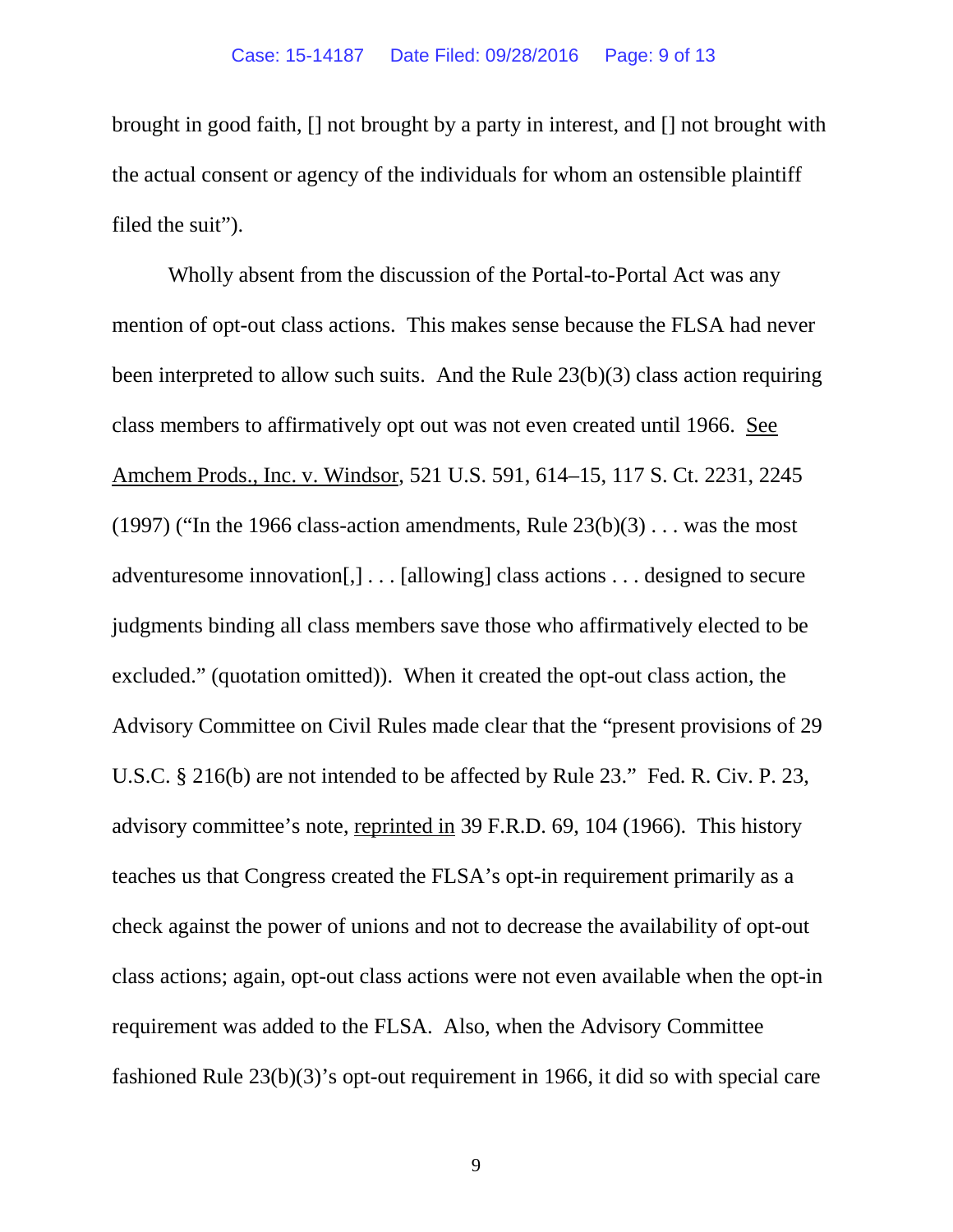not to upset the FLSA's existing opt-in scheme. We conclude there is no "irreconciliable" tension between these two types of actions.

### B.

In arriving at its decision, the District Court looked to neither the text nor the legislative history of § 216(b). Instead, the District Court said LaChapelle establishes that overlapping FLSA and FMWA class actions are "mutually exclusive and irreconcilable." On this basis, the District Court held that "an FMWA class action is not superior to other available methods for adjudicating [the employees'] claims" and therefore ruled that Rule 23(b)(3) was not satisfied.

We have come to the contrary conclusion. In LaChapelle, the former Fifth Circuit considered whether a plaintiff could bring a class action under Rule 23 for a violation of the Age Discrimination in Employment Act ("ADEA"), 29 U.S.C. § 621 et seq. 513 F.2d at 287. That Court held that a plaintiff could not because Congress had directed that the ADEA be enforced in accordance with § 216(b) of the FLSA. Id. at 289; see also 29 U.S.C. § 626(b) (requiring the ADEA to be enforced "in accordance with  $\lceil \frac{8}{9} \cdot 216(b) \rceil$ "). Since  $\frac{8}{9} \cdot 216(b)$  of the FLSA authorizes only opt-in collective actions, the former Fifth Circuit held that "only 'opt-in' type class actions may be utilized in age discrimination cases [and that] Rule 23 cannot be invoked." LaChapelle, 513 F.2d at 289. It was the plaintiff's attempt to bring a Rule 23 class action based on the ADEA that **LaChapelle** found "irreconcilable"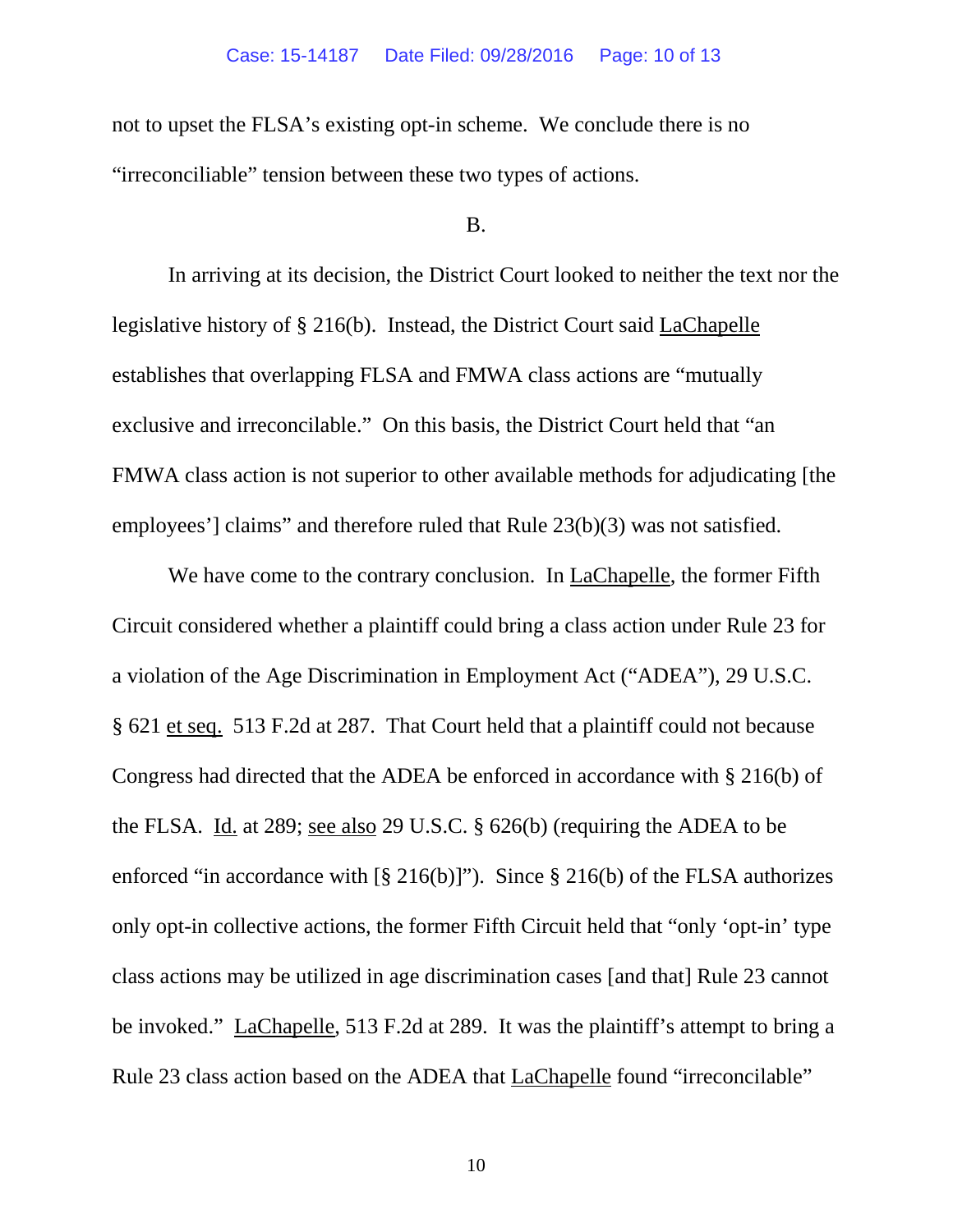with that statute's requirements. LaChapelle ruled on a different statute than we have here. It did not address whether a party can pursue an FLSA collective action along with a parallel Rule 23(b)(3) state-law class action.

Perhaps for that reason, Sheriff Scott does not defend the District Court's reliance on LaChapelle. Instead, he argues that the District Court denied Rule 23(b)(3) class certification based on the specific facts of this case. According to Sheriff Scott, the District Court "specifically relied on the fact that the [employees'] FLSA and FMWA claims were 'overlapping' and that the 'putative FLSA and FMWA classes are identical'" in denying class certification. Although we don't blame him for trying, Sheriff Scott's attempt to recast the District Court's reasoning as a fact-based inquiry does not carry the day. The District Court clearly "conclude[d] that an FMWA class action is not superior to other available methods for adjudicating [the employees'] claims because overlapping FLSA and FMWA class actions are 'mutually exclusive and irreconcilable.'" The District Court also explicitly said that it was "follow[ing] La Chapelle." The District Court's incorrect legal ruling that an FLSA collective action and a Rule 23(b)(3) class action cannot coexist was plainly based on a misapplication of LaChapelle. For the reasons we have explained, LaChapelle does not control here, and we conclude that the District Court abused its discretion. See Little, 691 F.3d at 1305 ("A district court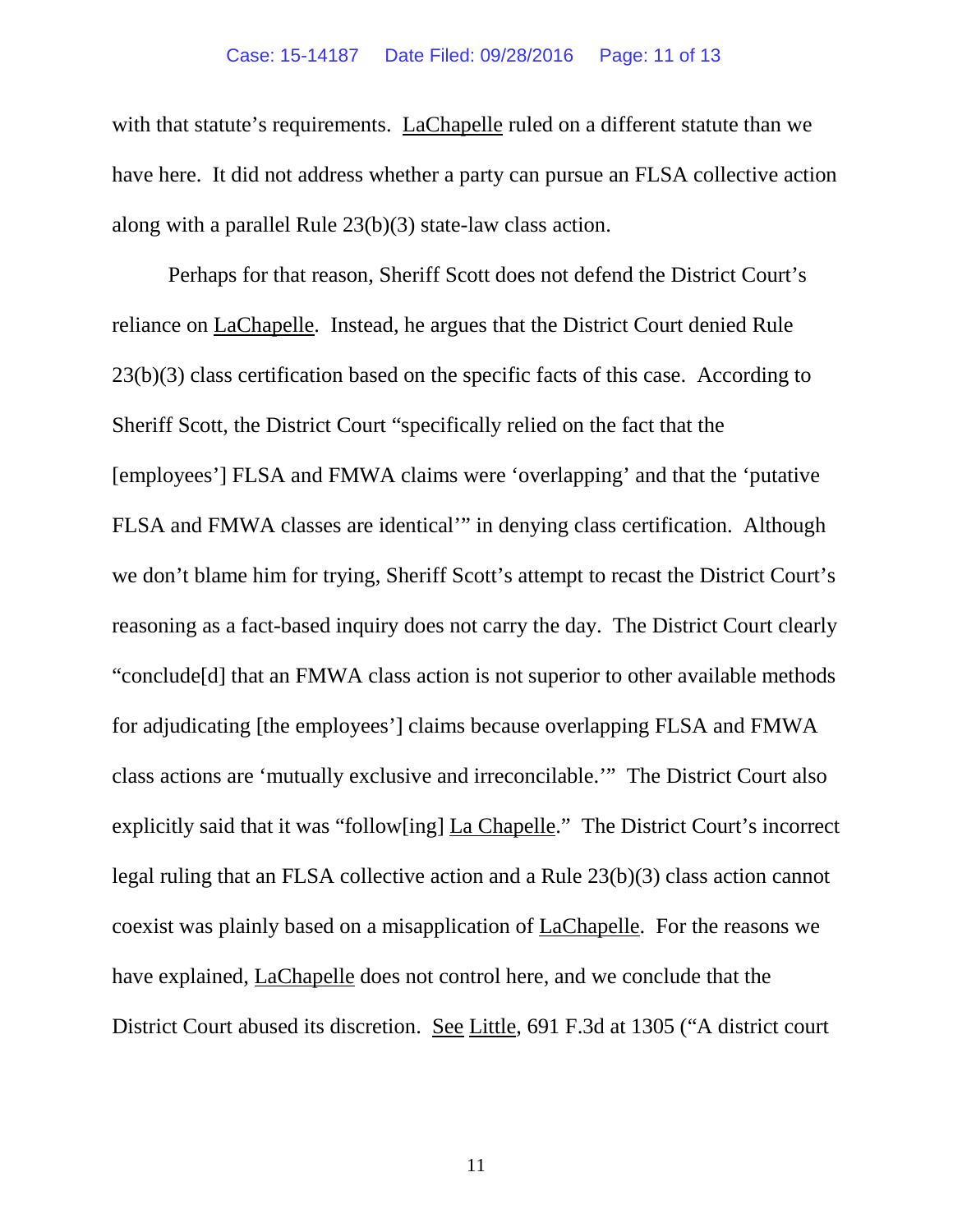abuses its discretion if it . . . applies the law in an unreasonable or incorrect manner.")

#### C.

Sheriff Scott also makes two practical arguments. First, he appeals to the "confusion that would necessarily result [from] sending a second notice to the class members more than six months after the initial notice was provided, and after the expiration of the collective action deadline." To the contrary, we conclude that the separate notices alleviate concerns about confusion. When the first notice went out, it informed putative plaintiffs only of the FLSA collective action claims. The opt-in period for the FLSA action is now closed. If a second notice goes out after the District Court reconsiders the employees' motion for Rule 23(b)(3) certification on remand, it will include only the FMWA claims. That means these putative plaintiffs will never be confronted with a notice that lists both an "opt-in" and an "opt-out" claim.

We also reject the idea that concerns about confusion render these two types of actions "irreconcilable" even where plaintiffs might be confronted with a combined notice listing both "opt-in" and "opt-out" claims. The Seventh Circuit thoughtfully explained in Ervin that "confusion created by a notice is a valid casemanagement consideration . . . [but] there is no indication that the problem is any worse than countless others that district courts face with class actions." 632 F.3d